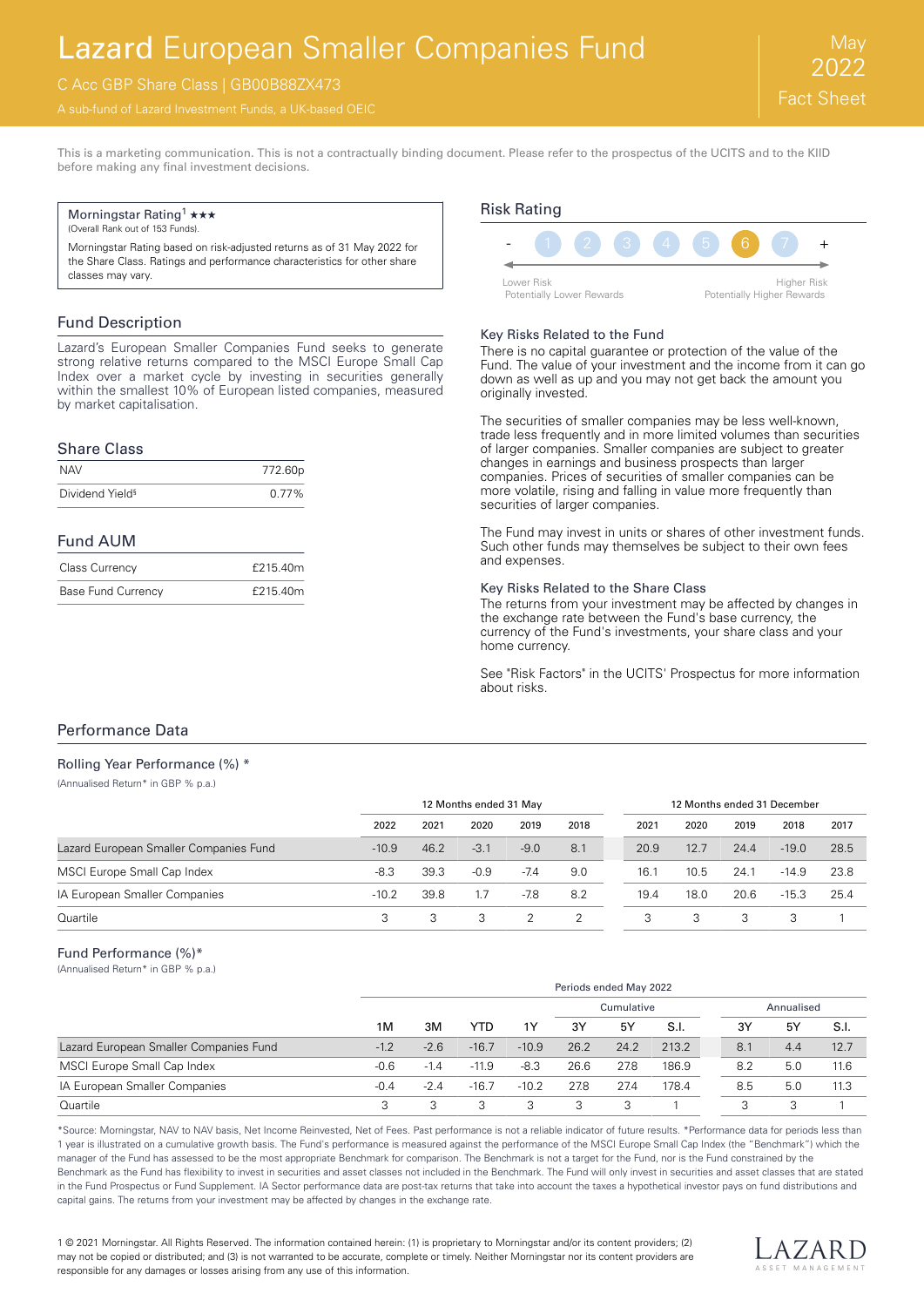## £100 Invested Over Five Years



Source: Morningstar, Cumulative Growth, NAV to NAV Price, Net of fees, Net Income Reinvested to 31 May 2022 in GBP.

# Market Cap Breakdown



## Country Breakdown

| Country        | Fund $(\%)$ | Index | Relative<br>Weight |
|----------------|-------------|-------|--------------------|
| United Kingdom | 31.7        | 31.2  | 0.5                |
| Germany        | 12.6        | 9.7   | 2.9                |
| Sweden         | 9.5         | 11.8  | $-2.3$             |
| Italy          | 9.0         | 5.5   | 3.5                |
| Netherlands    | 7.9         | 4.1   | 3.8                |
| France         | 5.2         | 6.9   | $-1.7$             |
| Spain          | 4.9         | 3.9   | 1.0                |
| Belgium        | 4.2         | 3.5   | 0.7                |
| Austria        | 3.1         | 1.7   | 1.4                |
| Other          | 10.2        | 21.7  | $-11.5$            |
| Cash           | 1.6         | 0.0   | 1.6                |

## Technical Statistics<sup>#</sup>

|                         | Fund    | Index |
|-------------------------|---------|-------|
| Alpha (% p.a.)          | $-0.23$ |       |
| Beta                    | 1.03    |       |
| Information Ratio       | $-0.02$ |       |
| Sharpe Ratio            | 0.47    | 0.49  |
| Tracking Error (% p.a.) | 4.52    |       |
| Volatility              | 20.23   | 19.26 |

‡Source: Morningstar. Technical statistics calculated three years to 31 May 2022. For the calculation of Sharpe ratio, the 3-month Libor rate has been used as the reference interest rate.

## Top 10 Holdings

| Stock                       | Country        | Fund $(\%)$ |
|-----------------------------|----------------|-------------|
| <b>Bankinter</b>            | Spain          | 2.5         |
| <b>BAWAG Group</b>          | Austria        | 2.3         |
| Volution                    | United Kingdom | 1.8         |
| Italgas                     | Italy          | 1.8         |
| Marlowe                     | United Kingdom | 1.8         |
| <b>JOST Werke</b>           | Germany        | 1.7         |
| Tinexta                     | Italy          | 1.7         |
| Aalberts                    | Netherlands    | 1.7         |
| IMI                         | United Kingdom | 1.7         |
| <b>JTC</b>                  | United Kingdom | 1.6         |
| Total                       |                | 18.6        |
| <b>Number of Securities</b> |                | 85          |

## Sector Breakdown

|                               | Fund $(\%)$ | Index | Relative<br>Weight |
|-------------------------------|-------------|-------|--------------------|
| Industrials                   | 26.1        | 25.7  | 0.4                |
| Financials                    | 14.4        | 14.3  | 0.1                |
| Consumer Discretionary        | 9.3         | 9.8   | $-0.5$             |
| <b>Real Estate</b>            | 9.3         | 10.5  | $-1.2$             |
| Health Care                   | 8.5         | 7.2   | 1.3                |
| Information Technology        | 7.9         | 8.9   | $-1.0$             |
| Materials                     | 6.2         | 7.5   | $-1.3$             |
| <b>Communication Services</b> | 5.7         | 4.9   | 0.8                |
| <b>Consumer Staples</b>       | 4.0         | 4.7   | $-0.7$             |
| Other                         | 6.9         | 6.4   | 0.5                |
| Cash                          | 1.6         | 0.0   | 1.6                |

## Characteristics - Equity

|                                    | Fund | Index |
|------------------------------------|------|-------|
| <b>Active Share</b>                | 90.6 | 0.0   |
| EPS Growth - Next 12 months (%)    | 21.3 | 24.9  |
| P/E Ratio - Trailing 12 months (%) | 16.6 | 18.3  |
| P/E Ratio - Next 12 months (%)     | 14.3 | 13.8  |
| ROE (%)                            | 13.0 | 9.0   |
| Dividend Yield (%)                 | 27   | 2.7   |
| Price to Book Value Ratio          | 2.2  | 1.6   |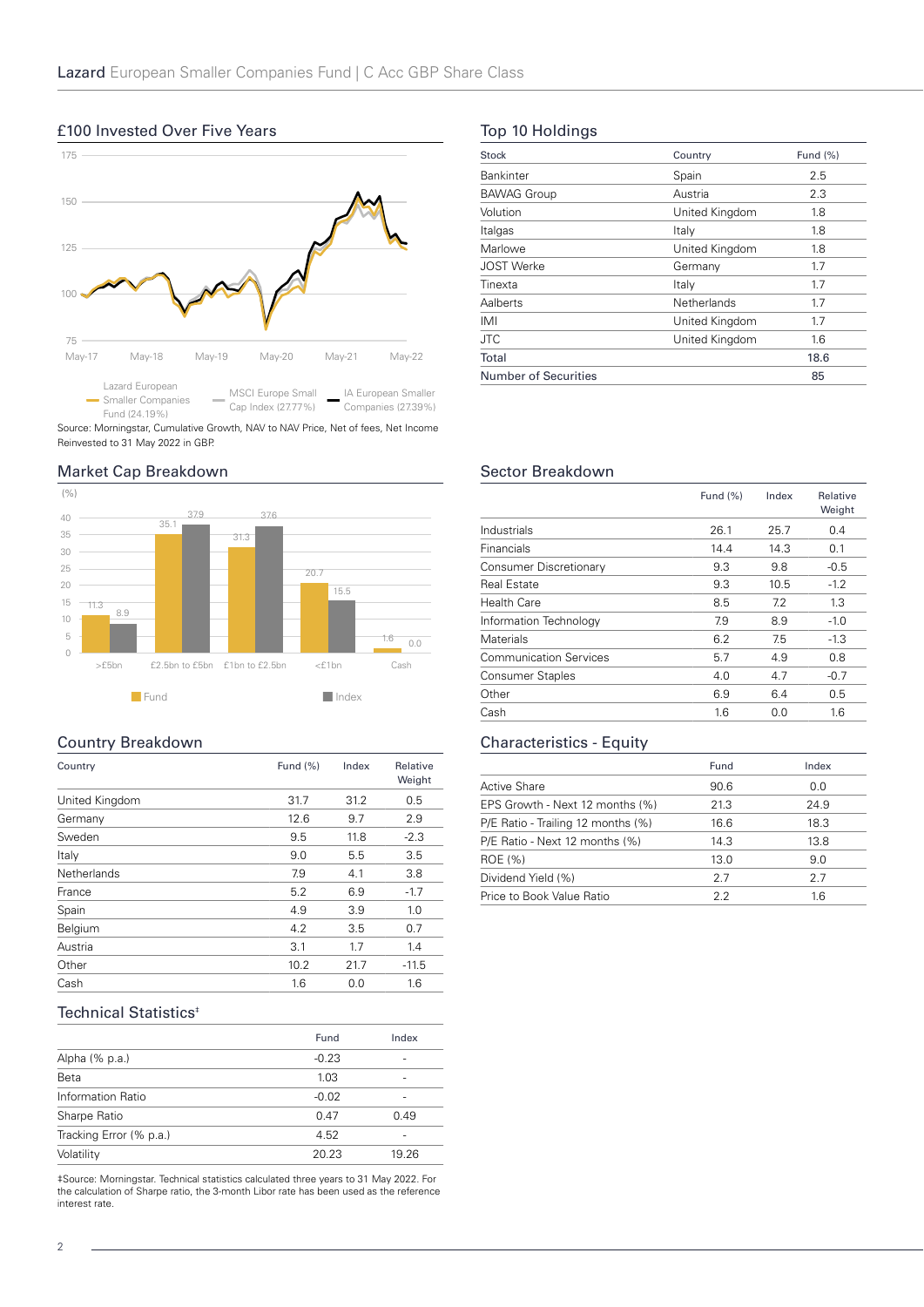## Fund Information

| Fund Objective <sup>+</sup> | The objective of the Sub-Fund is to achieve<br>capital growth over at least 5 years. |
|-----------------------------|--------------------------------------------------------------------------------------|
| Asset Class                 | European Equity                                                                      |
| <b>Benchmark</b>            | MSCI Europe Small Cap Index                                                          |
| <b>IA Sector</b>            | IA European Smaller Companies                                                        |
| Management Company          | Lazard Fund Managers Ltd                                                             |
| <b>Fund Managers</b>        | Edward Rosenfeld + Team                                                              |
| Fund Launch Date            | 02/10/2006                                                                           |
| Share Class Launch Date     | 01/11/2012                                                                           |
| <b>Base Fund Currency</b>   | GBP                                                                                  |
| <b>Class Currency</b>       | GBP                                                                                  |
| Type                        | Accumulation                                                                         |

†There is no assurance that the Lazard European Smaller Companies Fund's objectives or performance targets will be achieved.

#### Fees

| Annual Management Fee     | 0.75%       |
|---------------------------|-------------|
| Ongoing charges           | $0.80\%$    |
| Max Subscription Fee      | $0.00\%$    |
| Max Redemption Fee        | $2.00\%$    |
| Minimum Investment Amount | 500 000 GBP |
| Swing Pricing             | Applicable  |
|                           |             |

#### Glossary

Active Share measured as a percentage, active share is the degree of deviation in holdings between a portfolio and its benchmark. Active share of a portfolio is calculated as half the sum of the absolute active weights of all securities in a portfolio and its benchmark. For portfolios without shorts, the statistic ranges from 0% (index tracker) to 100% (no overlap with index). The higher the number, the more "active" the manager is.

Alpha represents the return of a portfolio that is attributable to the manager's investment decisions.

Beta measures a fund's sensitivity to movements in the overall market.

EPS represents the fiscal period earnings per share (EPS) for the period.

Information ratio represents the value added by the manager (excess return) divided by the tracking error.

The Ongoing Charges represent the ongoing costs to the fund from one year to the next which includes but is not limited to the fund's annual management

| <b>Subscriptions Settlement</b> | $T+3$                                     |
|---------------------------------|-------------------------------------------|
| Redemptions Settlement          | $T + 3$                                   |
| Dealing Frequency               | You can buy or sell shares in the Fund on |
|                                 | any day on which the stock exchange in    |
|                                 | London is open for business.              |
| Cut-off Time                    | 12:00 T-0 GB London                       |
| <b>Identifiers</b>              |                                           |
| <b>ISIN</b>                     | GB00B887X473                              |
| Sedol                           | B88ZX47                                   |
| Bloomberg                       | LAZESCC LN                                |
| <b>WKN</b>                      | A2ADBT                                    |
| Valoren                         |                                           |

fees, professional fees, audit fees, custody fees and custody transaction fees. It does not include any performance fee or portfolio transaction costs incurred buying or selling assets for the fund. The Ongoing charges may vary from year to year.

P/E Ratio/ Earnings Per Share (EPS).

Price to Book Value / Book Value per Share.

Return on Equity (ROE) calculated by taking earnings per share of the company and dividing it by the stock's book value.

Sharpe ratio measures return in excess of the risk free rate for every unit of risk taken.

Tracking error measures the volatility of the difference between a portfolio's performance and the benchmark.

Volatility is a measure of the fund's returns in relation to its historic average.